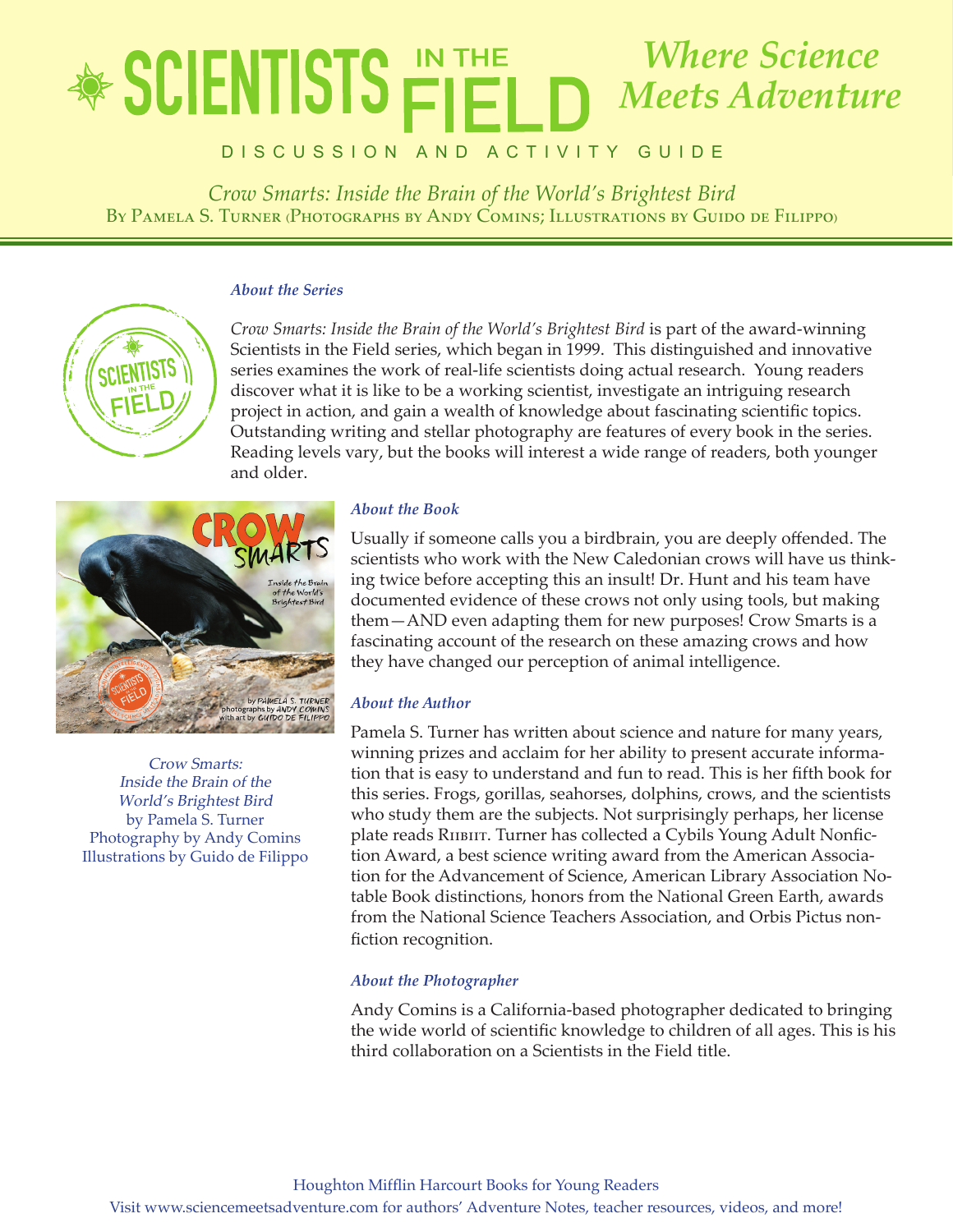*Crow Smarts: Inside the Brain of the World's Brightest Bird* **By Pamela S. Turner (Photographs by Andy Comins; Illustrations by Guido de Filippo)**

### *Pre-Reading Activity*

Before even showing the title, have students make a top ten list of the smartest animals. Do another list of animals that are perceived as lacking in the brains department. Sort these animals into families. What trends, if any, are evident? Do birds show up in either list? Examine the underlying perceptions that form the basis for including animals on either list.

Have a group discussion about the ways in which we are perceived. Have students share instances in which they did something that others decided was less than brilliant. Make a list of words and phrases that people use to stereotype people or animals based on their supposed intelligence or lack of intelligence. Discuss how this happens. Are there any groups of people that students believe are more or less intelligent? Examine carefully and respectfully these assumptions, which often have a thread of racism or sexism, etc., woven into them.

Say you wanted to design a test to determine whether dogs or cats were smarter. What agreements would have to come from both cat lovers and dog lovers to ensure that the test was fair?

Bring in some tools or objects that students do not recognize, ideally enough to supply each student with his or her own tool. Have students spend about five minutes or so writing down predictions for the purpose of their tool. Then have the class form groups of about three or four students. Have each group decide together what the function is of all the tools. If possible, have students demonstrate how each tool is actually used. Compare the group definitions to the individual definitions. When all the groups are done, share the actual function of the tool. Discuss how humans develop new tools. Write a definition for the word *tool.*

### *Discussion Questions*

Is it possible to compare the intelligence of different species? Is it even possible to rank creatures by their intelligence when they are the same species, let alone comparing one species to another? Is it true that the bigger the brain is, the smarter the creature? Would this mean that males are smarter than females or that elephants are smarter than people?

Is a crow smarter than a second-grader?

If we looked at any group of animals, could we determine whether some of those animals are better at being that animal than others? In other words, are some cats better at being a cat than other cats? Are some crows in the world smarter than others?

What tools do you typically use every single day? Pick a few of these tools to discuss and examine the process for inventing the tool. Are there tools that you or someone you know just can't seem to master? Explain. Why do some folks use tools and others do not?

What is the difference between, say, a drum and a hammer? We could use a steel drum to pound in a nail and we could use a hammer to tap out a tune. There are also many different kinds of hammers and many different kinds of drums. How do we decide which tool is best?

How do you suppose animals figure out how to make tools? Can you invent a new word or suggest an invention that needs to be created?

## *Applying and Extending Our Knowledge*

After the title page, there is a picture of a crow holding a stick. There is also a wooden hinged box with bars and sticks inside. Behind the crow is a Plexiglass contraption with some slits in it.

- Make predictions as to why this picture is included in the book.
- What is the crow doing with the stick? What experiment, if any, do you think is being conducted? Make sure to explain all elements of the picture.

### *Common Core Connections*

CCSS.ELA-Literacy.RH.6-8.7 Integrate visual information (e.g., in charts, graphs, photographs, videos, or maps) with other information in print and digital texts. CCSS.ELA-LITERACY.W.6.2 Write informative/explanatory texts

### Houghton Mifflin Harcourt Books for Young Readers

Visit www.sciencemeetsadventure.com for authors' Adventure Notes, teacher resources, videos, and more!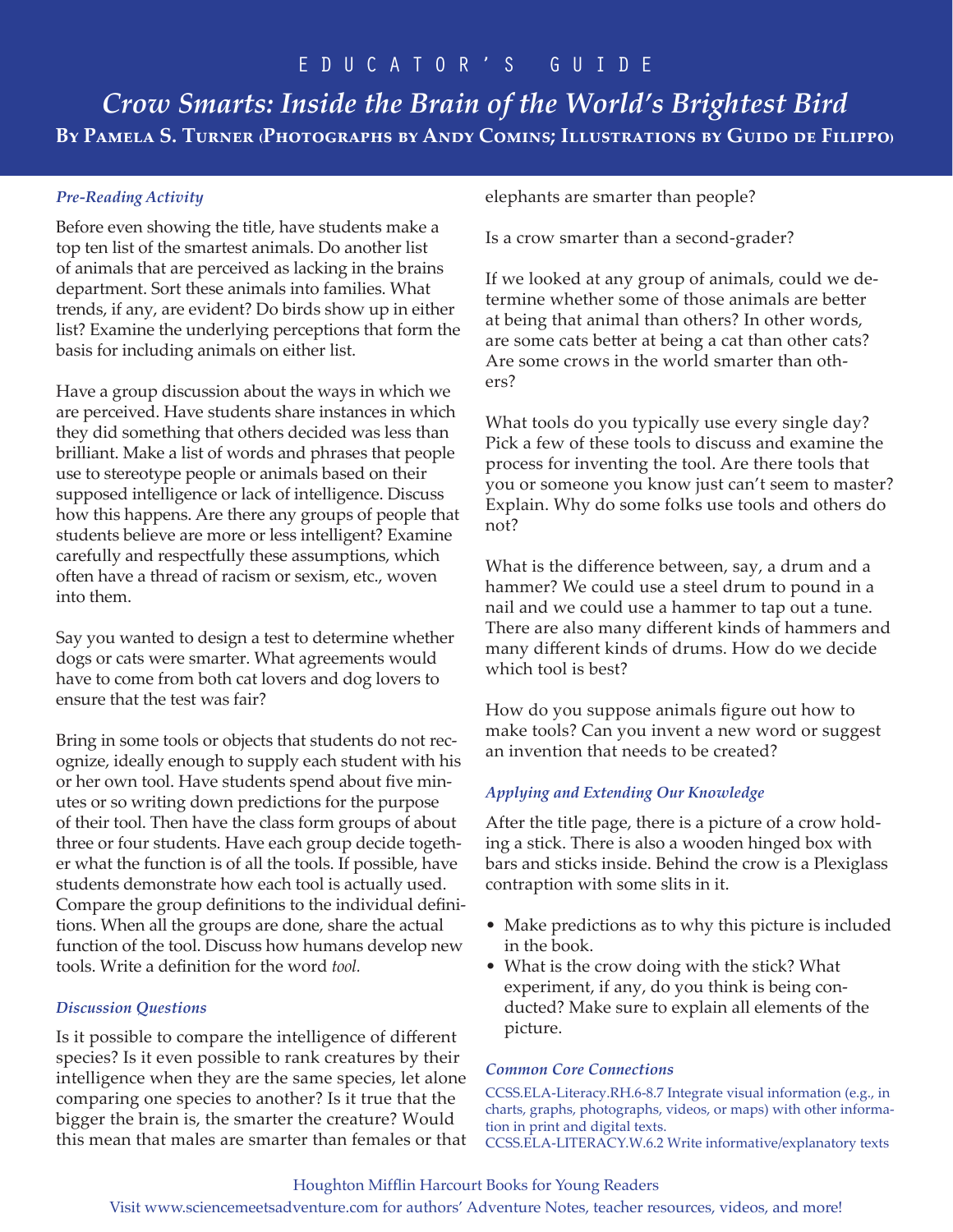# *Crow Smarts: Inside the Brain of the World's Brightest Bird* **By Pamela S. Turner (Photographs by Andy Comins; Illustrations by Guido de Filippo)**

to examine a topic and convey ideas, concepts, and information through the selection, organization, and analysis of relevant content.

CCSS.ELA-LITERACY.W.6.1(a-d) Write arguments to support claims with clear reasons and relevant evidence.

On page 2, we read *"Crows have another important quality, one that is rare and special. It's the ability to reason, to remember, to keep a goal in mind. The ability to imagine and invent. The ability to create."*

- While the ability to reason may seem obvious as an important quality for problem solving, go down the list of qualities including "reason" and show how they mesh together. What would happen if any of these qualities were missing? Explain how memory can both aid AND hinder our efforts at solving a problem. How would imagining, inventing, and creating suffer without having a goal? Or without memory or reason?
- Act out or write a quick scenario showing how goal setting can be the first step in completing a homework assignment, doing a report, applying for a job, meeting your friends' parents, or any other daily activity.
- The quote above continues with, *"We call this quality 'intelligence.'"* Does this definition match how you think of intelligence? Write your definition of intelligence and a justification for your definition.
- Think of gifted athletes or musicians or artists. Athletes, musicians, and artists also have intelligence. How does one of these gifted people use his or her intelligence to improve natural ability? We also hear gifted people talk about instinct. Plenty of stories are out there of, say, an athlete saying things like, *"I did not think. I just acted. You do not want to overthink your moves because your performance will suffer."* What is the difference between natural ability and intelligence? Is intelligence ever a liability? Have this debate. Collect evidence depicting highly skilled people talking about skill versus intellect.

### *Common Core Connections*

CCSS.ELA-Literacy.SL.7.4 Present claims and findings, emphasizing salient points in a focused, coherent manner with pertinent descriptions, facts, details, and examples; use appropriate eye

contact, adequate volume, and clear pronunciation. CCSS.ELA-Literacy.W.7.7 Conduct short research projects to answer a question, drawing on several sources and generating additional related, focused questions for further research and investigation.

CCSS.ELA-Literacy.W.6.1(a-d) Write arguments to support claims with clear reasons and relevant evidence.

The previous activity has us thinking about intelligence and instinct. This activity builds on this work. On page 4 we see a picture of Little Feather and another crow. The caption states, *"Only about one-fifth of crow chicks survive their perilous first few months."* 

- Obviously intelligence is not the only important factor critical for these New Caledonia crows. What factors contribute to the very poor survival numbers of these crows? Make a poster showing all the causes of death for baby crows.
- While baby crows face many challenges and intelligence is not the only factor leading to crow survival, speculate on the degree to which crow survival DOES depend on their intelligence. Write a persuasive argument for why the survival rate of baby crows is not related to intelligence or why it is. If there are enough strongly held views on both sides of the question, have a debate and allow the class to determine the most persuasive arguments.
- Research the lifespans of these crows and the population numbers. What is the birthrate and the mortality rate? How many crows per year need to be born to maintain the existing population numbers? What is the status of these New Caledonia crows? Present your findings either in an online presentation or with posters and graphs.

### *Common Core Connections*

CCSS.ELA-Literacy.SL.7.5 Include multimedia components and visual displays in presentations to clarify claims and findings and emphasize salient points.

CCSS.ELA-Literacy.SL.7.4 Present claims and findings, emphasizing salient points in a focused, coherent manner with pertinent descriptions, facts, details, and examples; use appropriate eye contact, adequate volume, and clear pronunciation.

CCSS.ELA-Literacy.SL.7.5 Include multimedia components and visual displays in presentations to clarify claims and findings and emphasize salient points.

CCSS.ELA-LITERACY.W.6.1(a-d) Write arguments to support claims with clear reasons and relevant evidence.

### Houghton Mifflin Harcourt Books for Young Readers

Visit www.sciencemeetsadventure.com for authors' Adventure Notes, teacher resources, videos, and more!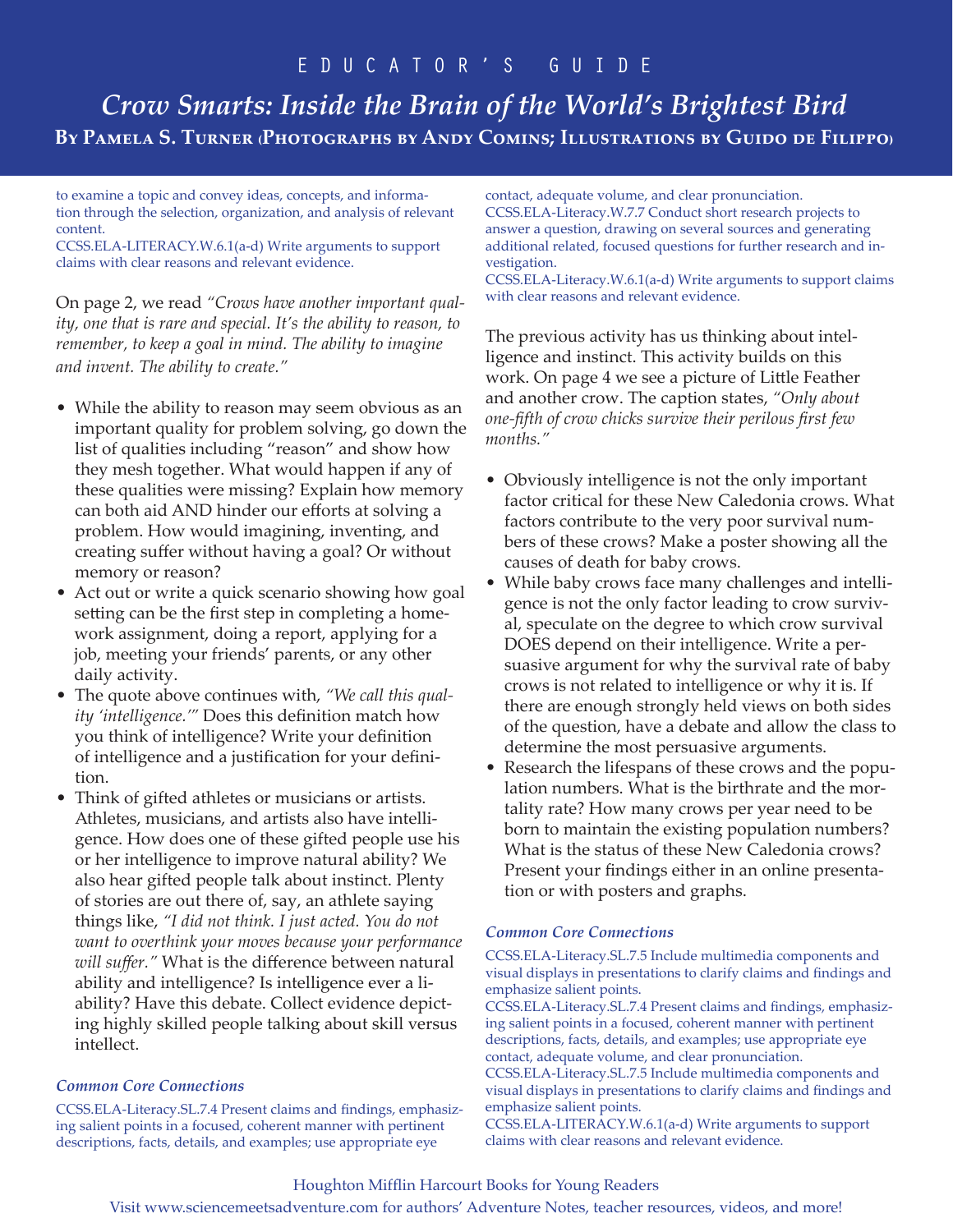# *Crow Smarts: Inside the Brain of the World's Brightest Bird* **By Pamela S. Turner (Photographs by Andy Comins; Illustrations by Guido de Filippo)**

Science writers use what they know to convey information. On page 6, we read, *"The young crow has perfected a technique known by children everywhere: just keep whining until Mom or Dad finally cracks."*

• This quote is a gateway into the larger question of observation and interpretation. For example, without informing the class, have the students write about, say, what they did at lunchtime. Stand by and watch one student the entire time without explaining why you are watching. Do the same thing the next day and stand by and watch a different student. Repeat as time allows. Then explain to the class what you did and ask the students you observed to share any differences in their writing or behavior on the days they were observed and on the days they were not. Likewise, film a pet when the pet is active but does not know you are watching. Without calling the pet, make your presence known. What happens to the behavior? What steps must be taken to insure that our experiments and our conclusions provide useful information about other species?

### *Common Core Connections*

CCSS.ELA-Literacy.W.7.7 Conduct short research projects to answer a question, drawing on several sources and generating additional related, focused questions for further research and investigation.

CCSS.ELA-LITERACY.W.6.2 Write informative/explanatory texts to examine a topic and convey ideas, concepts, and information through the selection, organization, and analysis of relevant content.

CCSS.ELA-LITERACY.W.6.1(a-d) Write arguments to support claims with clear reasons and relevant evidence.

On page 8 we read, *"An ape making a tool! Jane immediately sent a telegram to Louis Leakey. He responded, 'Now we must redefine "man," redefine "tool," or accept chimpanzees as humans.'"* 

- What is the class consensus for the definition of both "human" and "tool?" Write this down.
- Make a class list of all the animals your students claim make tools, including the animals listed in the book.
- Search online for articles and videos of animals using tools. Add these to your class list.
- Later in this section, we learn about both programmed and flexible tool use. The author states that flexible tool use has been observed in capuchin monkeys, elephants, chimpanzees, bottlenose dolphins, and New Caledonia crows. Did you find any new animals to add to this list? Cite your source and explain why it needs to be added.
- On your school campus or in your neighborhood, collect natural materials (that are safe and that do not destroy habitats or property). Make a tool that can extract items from inside a jar or bottle. Make a tool that can lift and carry an item across a room. Make a tool for another purpose. Do this again and open it up to items from, say, a junkyard or from a dump or trash can (as always, be safe).
- Find sticks and twigs from your campus or your neighborhood. Collect a bunch of different-sized marbles, gravel, rocks, seeds, etc. Make several fairly equivalent collects. Create a game in which students take turns using the twigs to extract a set number of items from the collection, perhaps setting parameters for different attributes contained in the collection (say, three small pebbles, one of each sized marble, one of each sized rock, five different seeds, etc.). Allow students to go out and collect different twigs if their current selection proves to be unable to collect certain items.
- There are people who believe that intelligence as represented by tool building is a collective benefit, but that humans are actually much dumber now than in the past. They believe that fewer than one percent of humans are capable now of taking care of basic needs, such as raising food, building shelter, or collecting safe drinking water. Do we need classes in making tools, raising food, building houses? Are we becoming too dependent on our collective intelligence?
- Recruit volunteers to see how long they can go without using a single tool unless they build it themselves. For those not willing to volunteer, have them keep track of every single tool they use for a week (or other suitable time frame). Graph the complete collection of tools used and sort them by the frequency of their use.

#### *Common Core Connections*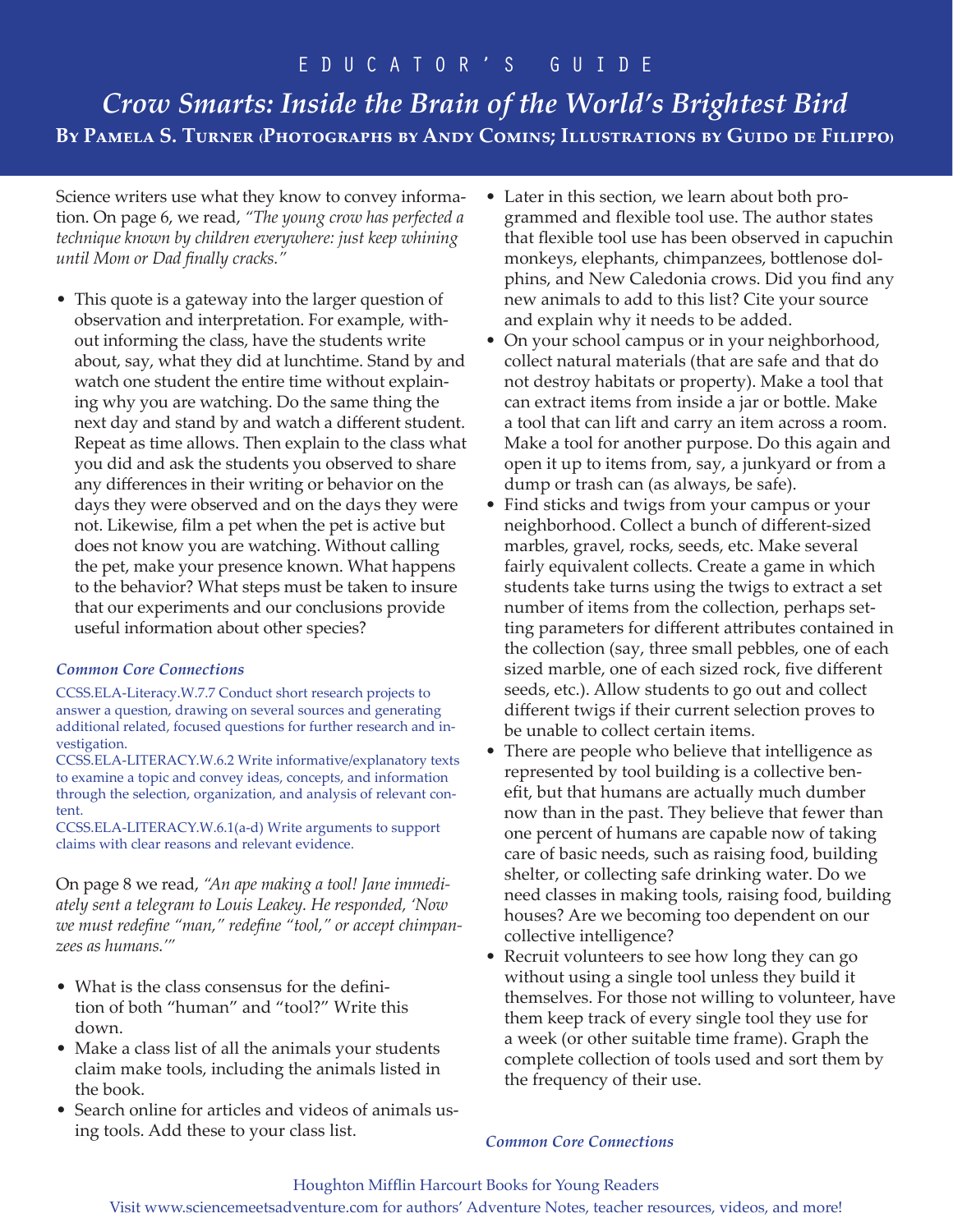# *Crow Smarts: Inside the Brain of the World's Brightest Bird* **By Pamela S. Turner (Photographs by Andy Comins; Illustrations by Guido de Filippo)**

CCSS.ELA-Literacy.RH.6-8.7 Integrate visual information (e.g., in charts, graphs, photographs, videos, or maps) with other information in print and digital texts.

CCSS.ELA-Literacy.SL.7.4 Present claims and findings, emphasizing salient points in a focused, coherent manner with pertinent descriptions, facts, details, and examples; use appropriate eye contact, adequate volume, and clear pronunciation.

CCSS.ELA-Literacy.W.7.7 Conduct short research projects to answer a question, drawing on several sources and generating additional related, focused questions for further research and investigation.

CCSS.ELA-LITERACY.W.6.2 Write informative/explanatory texts to examine a topic and convey ideas, concepts, and information through the selection, organization, and analysis of relevant content.

CCSS.ELA-LITERACY.W.6.1(a-d) Write arguments to support claims with clear reasons and relevant evidence.

New Caledonia is an island east of Australia, south of Hawaii, west of Fiji, and north of New Zealand.

- Using a variety of measures, such as climate, physical size, population, culture, biodiversity, economics, etc., prepare various comparisons with your area. Use Venn diagrams or other graphics to visually depict the similarities and differences.
- Prepare an online presentation on the crow habitat in New Caledonia. Perhaps using some of the information above, compare the New Caledonia crow habit with the habitat of crows in your area. Speculate on possible theories for elements of the New Caledonia habitat that would lead to the sophisticated tool use in New Caledonia.
- Page 19 has an insert that gives an overview of New Caledonia. It states that the Kanak people have lived on this island for more than 2,800 years. If your school has a librarian, work with this person and do more research on the Kanak people. Prepare a brief summary to share with your class. Can you find information related to what the Kanak people think of the crows? The book speaks of Adolphe's experience with crow perception on page 59. Is Adolphe a member of the Kanak people?

### *Common Core Connections*

CCSS.ELA-Literacy.RH.6-8.7 Integrate visual information (e.g., in charts, graphs, photographs, videos, or maps) with other information in print and digital texts.

CCSS.ELA-Literacy.SL.7.4 Present claims and findings, emphasizing salient points in a focused, coherent manner with pertinent

descriptions, facts, details, and examples; use appropriate eye contact, adequate volume, and clear pronunciation. CCSS.ELA-LITERACY.W.6.2 Write informative/explanatory texts

to examine a topic and convey ideas, concepts, and information through the selection, organization, and analysis of relevant content.

CCSS.ELA-Literacy.W.7.7 Conduct short research projects to answer a question, drawing on several sources and generating additional related, focused questions for further research and investigation.

On page 21 we read, *"As it turns out, big brains usually aren't necessary. Jellyfish do their thing without any brain at all. Sharks are small-brained yet have survived for hundreds of millions of years. If it isn't broken, there's no need to fix it. It's not easy for a big brain to evolve, because big brains are quite costly. Brain tissue eats up more energy than other body tissues, just as a race car burns more fuel than a lawnmower."*

- If big brains are the race car and smaller brains are the lawnmower, find examples of "race car" music and "lawnmower" music. Find examples of "race car" poetry and "lawnmower" poetry.
- Write a play or a skit depicting what our planet might be like if some other species (not human) had the faster "race car." Be sure to factor in the information on convergent evolution discussed on page 22.
- Assuming that crows evolved the largest brains on the planet, draw a picture of what the crow would look like. Include measurements of head, body, wings, etc. Research the basics of flight and be prepared to justify why your crow prototype would still be able to fly. How big would the crow's egg need to be?

### *Common Core Connections*

CCSS.ELA-LITERACY.W.6.2 Write informative/explanatory texts to examine a topic and convey ideas, concepts, and information through the selection, organization, and analysis of relevant content.

CCSS.ELA-LITERACY.W.6.1(a-d) Write arguments to support claims with clear reasons and relevant evidence.

CCSS.ELA-Literacy.RH.6-8.7 Integrate visual information (e.g., in charts, graphs, photographs, videos, or maps) with other information in print and digital texts.

The Corvidae family is a large family of birds that in-

#### Houghton Mifflin Harcourt Books for Young Readers

Visit www.sciencemeetsadventure.com for authors' Adventure Notes, teacher resources, videos, and more!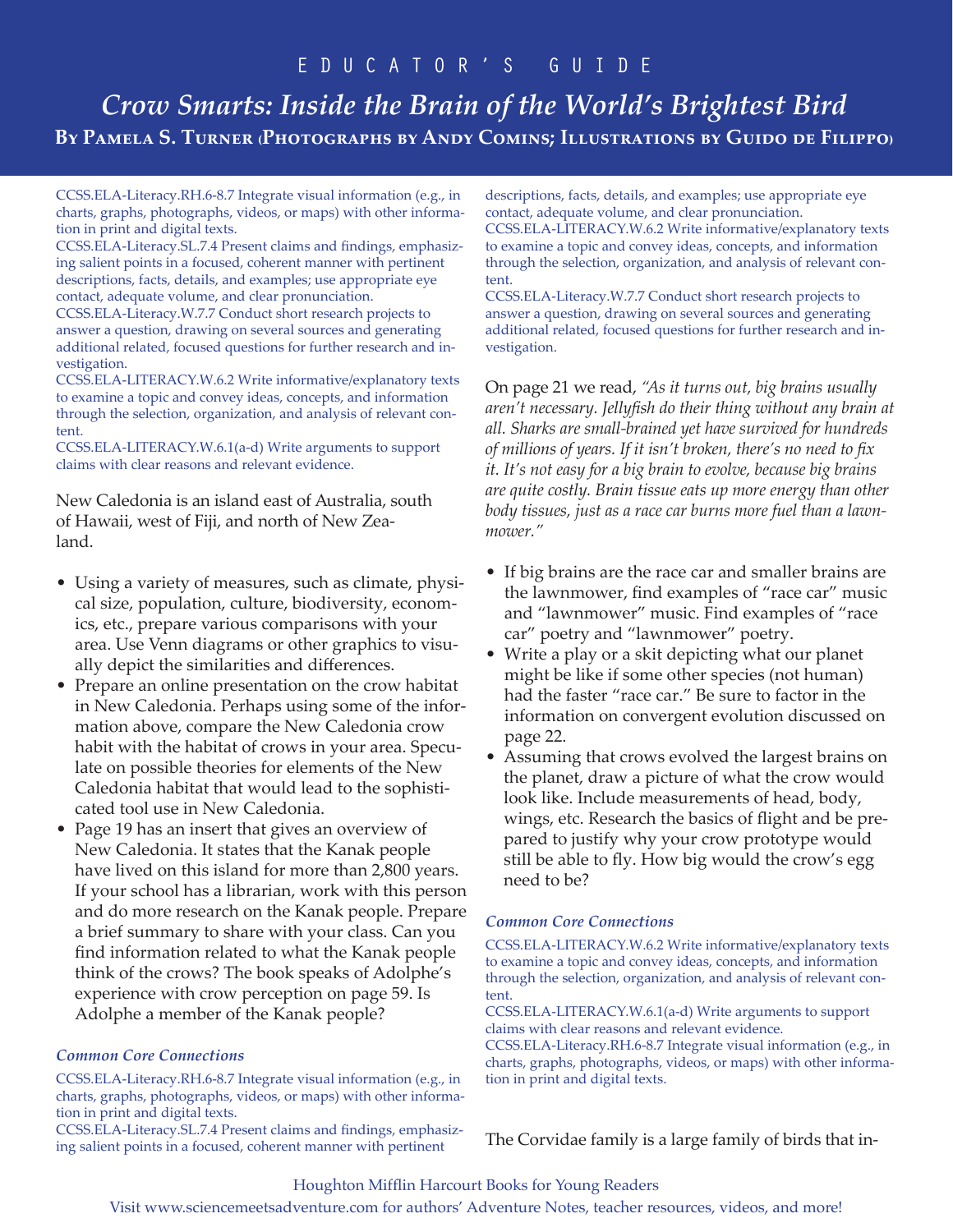# *Crow Smarts: Inside the Brain of the World's Brightest Bird* **By Pamela S. Turner (Photographs by Andy Comins; Illustrations by Guido de Filippo)**

cludes magpies, bluejays, crows, and others. Crows belong to the *Corvus* genus, which includes ravens and rooks. The New Caledonia crow is *Corvus moneduloides*. The crow in the United States is *Corvus brachyrhynchos*.

- If you have crows on your campus, devote some time to going outside and observing and documenting crow behavior. Are you able to distinguish and remember individual crows? Create a field journal. Bring a digital camera and take pictures of the crows. Make sure to note the location and to write detailed notes of the very specific behavior observed.
- Create a guidebook that distinguishes the various birds in the family. Map the locations where these birds are found. Use a guidebook, such as a Peterson Field Guide, and pattern your student guidebooks after one of these.
- Since the intelligence described in this book is of the New Caledonia crow, make a very detailed comparison of the New Caledonia crows and the crows of North America. As described above, speculate on hypotheses for why the New Caledonia crow is smarter.
- Turner reports that New Caledonia crows are born with a tool-using ability. She states that they spend about a year with their parents. She also mentions that the preliminary research indicates that four human-raised crows did not develop the same toolmaking skills as those raised by their parents—a combination of nature and nurture. Research whether American crows spend as much time with their parents as the New Caledonia crows.
- Much of the enjoyment in reading this book is in the depiction of the tests given to Betty and other crows. Page 49 has the results of one test and states, *"Alas! None of the crows could figure it out. When this same test was given to children, four- and five-yearolds were as stumped as the crows were. Six-year-olds breezed through. Score one for human children."* Design tests for kindergarten and first grade students that have them solving puzzles similar to the tests given to Betty and the other crows. Design harder tests for your own classmates.

good press agent. We read on page 59, *"Adolphe has been visiting the crows' islet all his life. He explains that crows in New Caledonia don't get much respect. 'Crows are considered a bad omen. And they announce people's coming, sort of like an alarm bird.'"*

- Find the clip of the crows gathering in Alfred Hitchcock's *The Birds*. Google "crows and luck." The collective noun or term of venery, for crows is murder. A murder of crows! In the "*ASK THE AU-THOR*" section, Turner states that crows recognize specific people, which is supported by many scientists. Use this information and folklore to improve the reputation of crows.
- Design an ad campaign or make a commercial extolling the virtue of crows. Design an ad campaign that builds on your generic crow campaign specifically for New Caledonia crows.
- A "murder of crows" is just too juicy not to write a short story explaining how they got this nickname (use Kipling's *Just So Stories* as a model—see especially "The Cat That Walked By Himself"). A good story will be one, like Kipling's cat story, that respects the crows but uses their own behavior to justify the negative connotations. Use the crow behavior in this book as the starting point for your short stories.
- Go to an early elementary classroom and poll the class about their favorite wild animals. There probably will not be many who list crows. Find online videos, websites, articles, etc., that you could share with elementary students to improve the class perception of crows. Plan a program that has the goal of making crows the favorite animal of this class. Possible?

### *Other Websites to Explore*

**Pamela Turner's website** has more information about the New Caledonian crows and the book: www.pamelasturner.com.

**The BBC** has an article talking about tool use of New Caledonia crows: news.bbc.co.uk/2/hi/8631486.stm

**The University of Auckland** is mentioned by Turner

For as smart as crows may be, they do not have a very